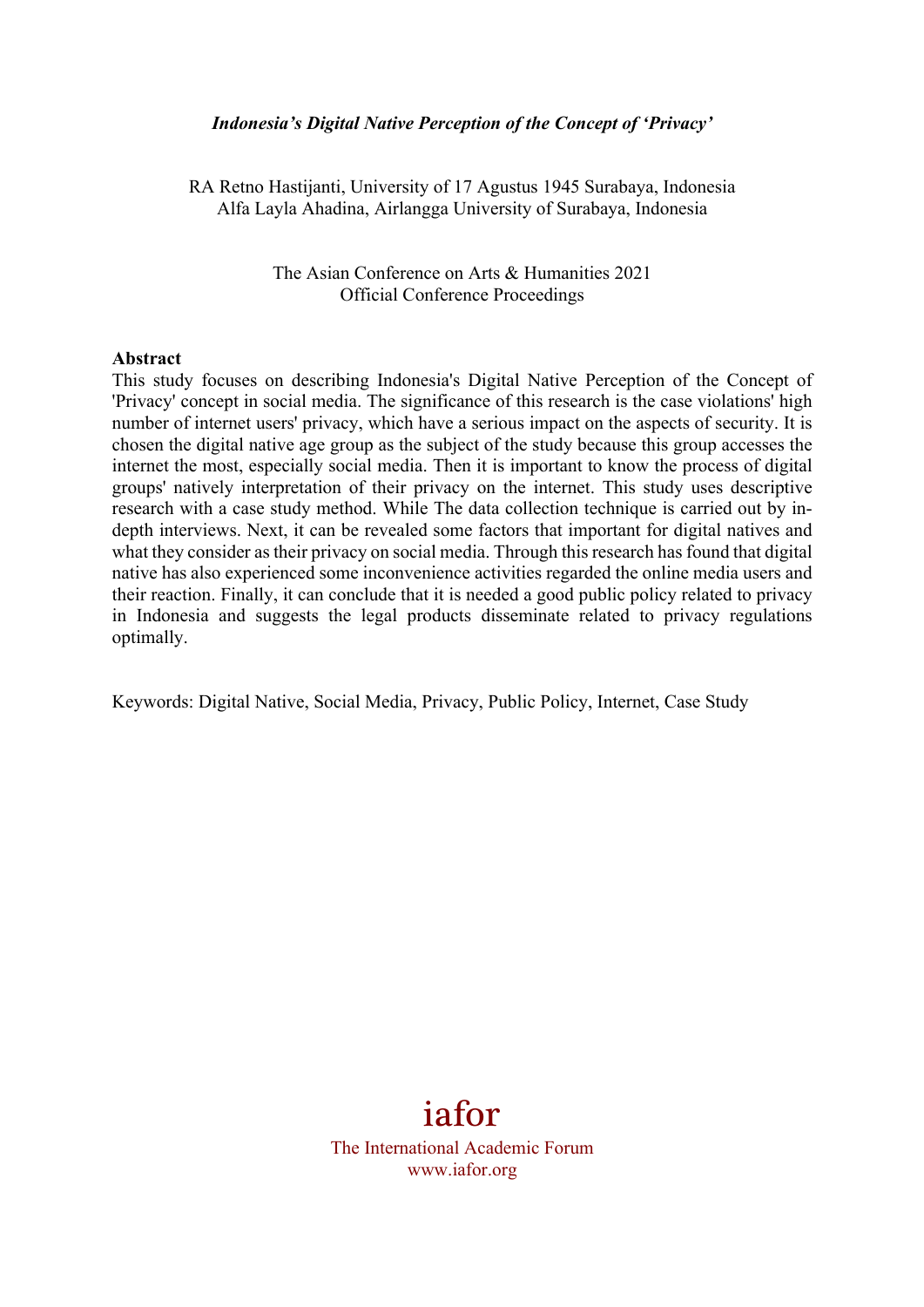# **Preliminary**

This research focused on Indonesian digital native's perception about privacy concept in social media. Research's interest in conducting this research is due to the increasing number of cases concerning the abuse of user privacy on the internet, especially in social media. Researcher realize that this phenomenon is a consequence of the presence of technology that helps human life, but that does not mean it should be underestimated. From a scientific point of view, this research is important to do, so that it can help the authorities in actualizing privacy regulations better.

This study provides a description of how are the perceptions of Indonesian digital native about the concept of "privacy" in social media. The subjects of this study are digital natives in Indonesia, which is in accordance with the definition of Prensky (2001), namely the age group who have lived with the internet since they started learning to write (p. 2). In Indonesia, those included in this group are millennial generation an generation Z, namely social media users who were born since 1980. The next criterion of the research subjects is that they must have used social media since childhood. Researchers want to see how this generation's perspective on the concept of privacy on the internet, especially social media.

This topic was chosen because according to research from the Indonesian Internet Service Providers Association (APJII) in 2018, currently 171.17 million people in Indonesia have been reached by the internet. In this number, internet users in Indonesia are dominated by millennial age groups and generation Z. The 20-24 year age group (generation Z) occupies the top position of internet users in Indonesia, with a penetration of 88.5%. Then followed by the 25-29 age group (millennial generation) with a penetration of 82.7%, the 30-34 age group with 76.5% penetration, and the 35-39-year age group with a penetration of 68.5%. Meanwhile, of the total internet users, 150 of them are social media users (Hootsuite, 2019).

According to Supratman (2018), digital native uses social media to obtain information, do the hobbies, communicate virtually, support lecture assignments, do online shopping, and adopt fashion styles and lifestyles. And it is interesting that digital natives can use social media at one time, in a multitasking manner (p. 52). Looking at this data, it is important to see how the digital native perceives the concept of privacy on social media. Remembering that a lot of their personal data is at a stake on the internet, especially social media. Currently there is no universal definition that describes privacy, so the researcher include several definitions of privacy according to several experts. Bogaert (2009) states that privacy is about people and their desire to be in control of how much access they want to give to others (hal. 195). Hal tersebut menunjukkan bahwa hak kontrol untuk mengatur privasi secara penuh dimiliki oleh individu.

This opinion is complemented by Hartono in Prabowo (1998), namely that privacy is a particular right o freedom (p. 17). Meanwhile, Rapoport in Prabowo (1998) defines privacy as the ability to manage interactions, the ability to obtain choices and the ability to achieve the desired interaction (p. 27). The urge to always protect one's privacy has emerged over time, since time immemorial. DeCew and Katsh in Woo (2006) explain that along with the development of civilization, society has various levels of enforcing formal rules, the concept of taboo, or other means in order to protect their privacy (p. 952). The beginning of the concept of privacy as legal right in modern life arose when Warren and Brandeis (1890) wrote a famous article entitled 'The Right to Privacy", which define privacy as 'the right to be left alone' or 'Right to be let lone' (Quoted in Woo, p. 954). Furthermore, the development of the modern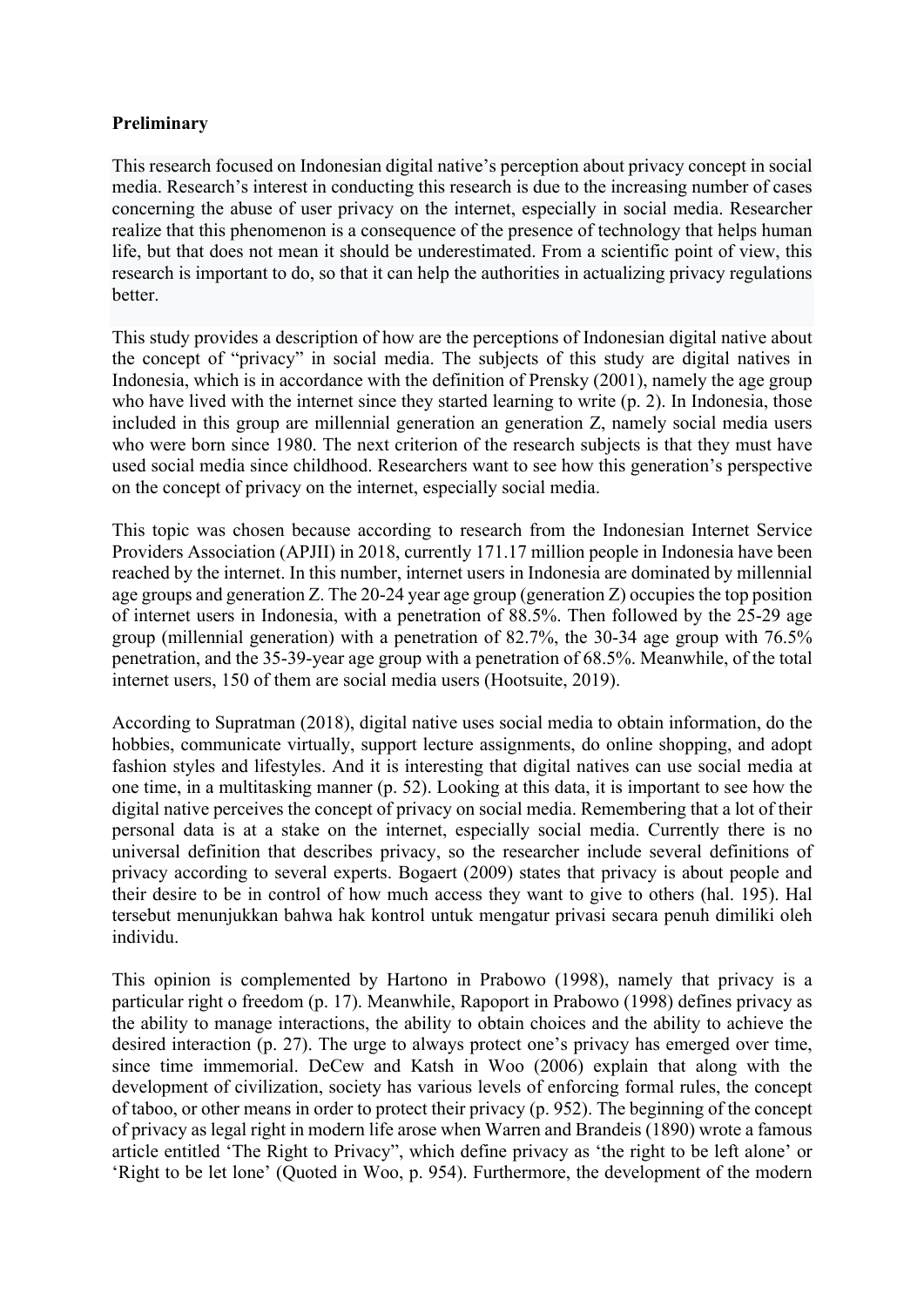concept of privacu moves in line with technological developments that encourage public awareness that privacy is an important social value (Woo, 2006, p. 952). Discussion about privacy also include the issue that the government and media are present as external parties invading private space. The emergence of mass media also interferes with human privacy, for example, there is news about the private life of certain people, and so on.

Then, researchers consider it important to analyze public policies that discuss privacy, because at this time, privacy has begun to be commodified. According to Sevignani (2013), in his research entitled "the commodification of privacy", he states that almost all internet sites are commercial in nature, because in order to survive, these internet sites must remain profit oriented (p. 734). So, it will be increasingly dangerous for users who risk their personal data and privacy on the internet. In addition, cases of violation of privacy are also a concern of researchers considering that there are often various violations of privacy.

Coupled with technological developments, there are also many violations of privacy in the realm of cyberspace or the internet. This violation can be done by external parties, outside of someone's privacy. The researcher defines these external parties into 2 as stated by Woo (2006), namely the private sector and the government (p. 954). Woo (2006) explains that the discussion about privacy violations also includes the issue that the government and the media are present as external parties invading private space (p. 954). Researchers define "private parties" to be in between; the media, individuals, internet sites, online applications, and various service providers that operate using the help of the internet. Meanwhile in 1960, William L. Prosser, a well-known legal expert in his era, divided the four forms of privacy violations as follows (quoted from Sari, 2011, p. 20):

1. Intrusion

Intrusion is a violation of the right to privacy caused by interference with a person's physical ownership area which is legally protected. Intrusion can also be defined as the act of visiting or intervening in someone's personal area without being invited or without the person's permission.

2. Disclosure of Private Facts

Disclosure of Private Facts is a violation of the right to privacy caused by disclosure of information, resulting in a person having to bear the risk of being humiliated in the public at lrge (the potential to lower his standing in the eyes of the public) by his environment even though the disclosure of the facts is true.

3. Appropriation

Appropriation is a misuse of someone's name or likeness for certain purposes, namely for commercial purposes. Generally, this type of violation is found in cases of fraud, such as via telephone or Short Message Services. A breach of privacy in this form is a violation of which people were initially aware of the right to privacy. However, if the use of someone's name or likeness is not intended for commercial purposes then this can not be categorized as a violation.

# 4. False Light

False Light is a violation of the right to privacy caused by improper publication. By placing someone in the wrong place through the wrong description, misrepresenting someone with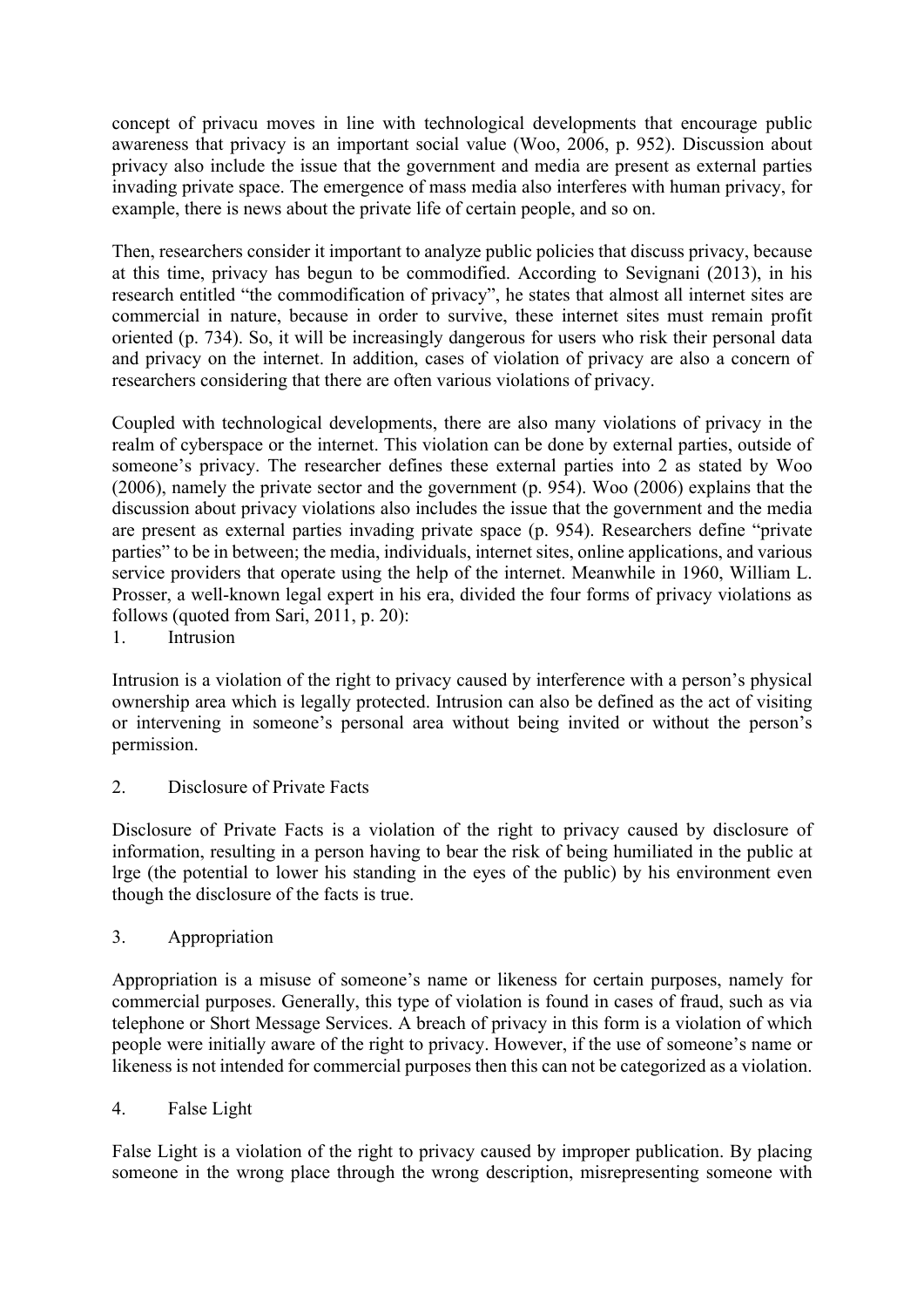another, visualizing someone with certain events or taking photos of someone that do not fit the context. Publication that confuses the crowd's view of a person is, of course, a violation of one's privacy.

# **Research Method**

The research method used in this research is the case study method, where researchers only analyze certain case studies. In this case it is related to describing how digital native understands the concept of privacy on social media and how they perceive their privacy on social media. In accordance with the definition of Robert K. Yin (2003) that the case study research method is an emphirical inquiry that investigates a contemporary phenomenon within its real-life context; when the boundaries between phenomenon and context are not clearly evident; and in which multiple sources of evidence are used.

The step taken by the researcher to collect data was to conductan in-depth interview with the help of an interview guide, namely a list of open questions. The purpose of open questions is that there is no attachment between the researcher and the wuestions that have been compiled, but the researcher is free to develop the topic of conversation as long as it is related to the topic (Mashud, 2005, p. 5). After obtaining data from interviews with eight informants, the researcher made a trascript by writing down the entire contents of the conversation during indepth interviews. The eight informants were selected on the authority of the researcher in exploring the informants. The researcher tries to find various informants' backgrounds so that various data appear. Then the researcher sorted out the appropriate interview results, and had a focus and attachment to the research topic so that they could answer the problem formulations in this study.

Technically, researchers collect elements of privacy according to various country regulations in the world, namely the Indonesia National Regulation for Electronic Information and Transaction Law, The European General Data Protection Regulation, The Canadian Digital Privacy Act, and The Privacy Act 1998. Later, these elements will become the points of interview with informants. Through this, the researcher wants to see what elements are considered as privacy by digital natives. Researchers found that among all these regulations, the things that generally considered as an element of privacy are: information about family, sensitive information, sexual preferences, health information, sexual preferences, health information, personal financial conditions, and complete personal data or personal identity.

# **Discussions and Findings**

The results of this study were summarized by the researcher into four parts, including: digital native meaning of the concept of 'privacy' in social media, independent privacy protection strtegies on social media by digital natives, digital native opinions regarding the direction of government policies related to privacy issues in Indonesia.

1. Digital Native Preception About the Concept of "Privacy" in Social Media

In this study, the researcher summarizes the answers to digital native perceptions in Indonesia into several parts, namely; digital native interpretations of the concept of privacy on social media, independent privacy protection strategies on social media by digital natives, digital native opinions on violations of private data on social media by external parties, and digital native opinions regarding the direction of government policies regarding privacy issues in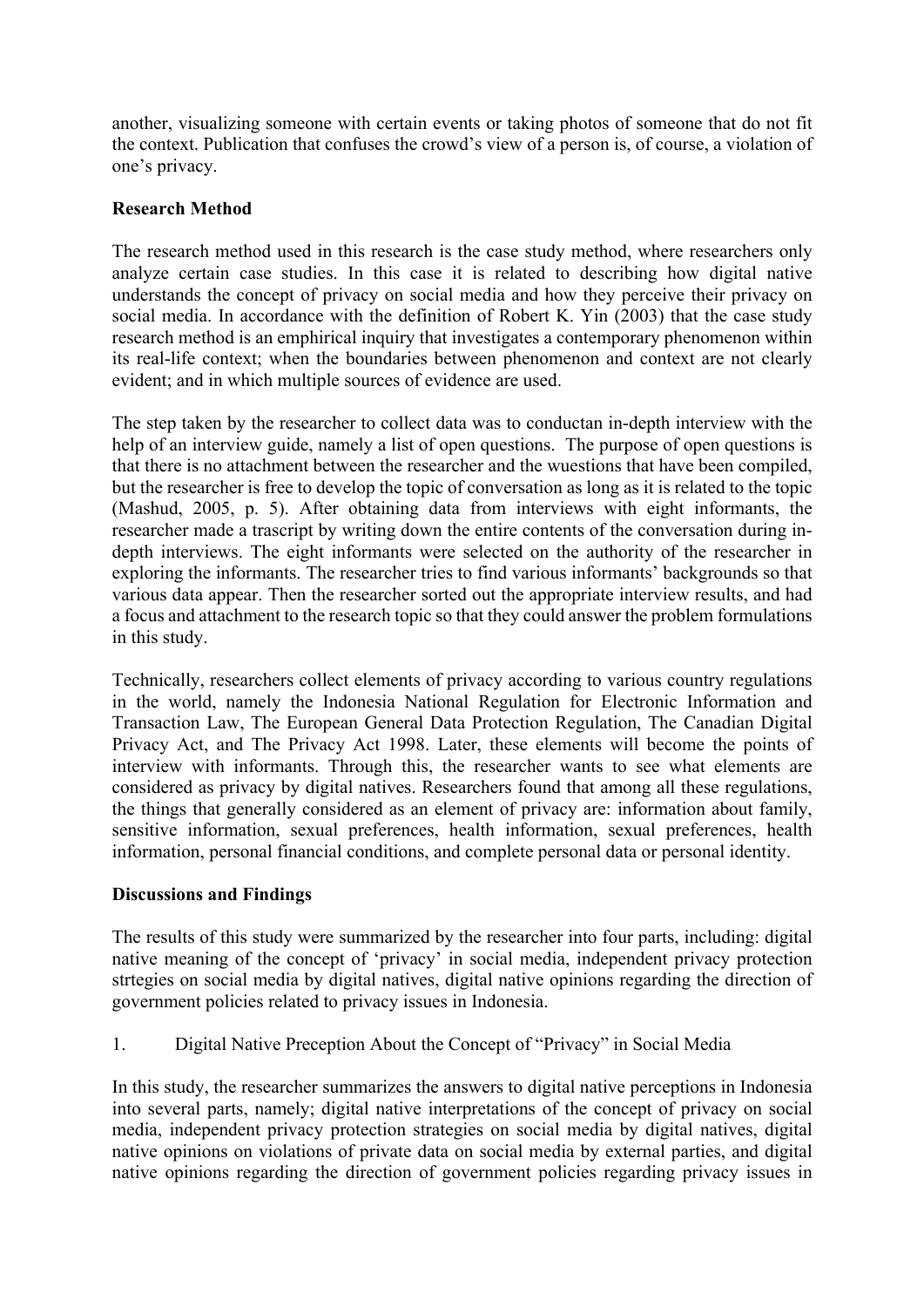Indonesia. From the interview results, it can be found that digital natives interpret Personal Health Information, personal data, misfortune, personal financial conditions, and sexual orientations as things they consider their privacy on social media. Informants do not want these things to be known by the general public againts the will of the informants. The conclusion was obtained after the researcher summarized the privacy elements in various privacy regulations in the world, and then explored the informations' perceptions regarding these elements through the in-depth interview method. Of the 5 (five) elements approved as privacy by the digital native above, only 2 (two) of them have been explicitly regulated in the Law by the Indonesian government, namely personal financial conditions and Personal Health Information. In Indonesia, the government comprehensively regulates policies regarding personal health information. Protection of personal health information focuses on patient medical record data, which from the very beginning according to Law no. 29/2004 on Medical Practice, has qualified as data that should be kept confidential. In Indonesia, the financial condition of the population is regulated in the Banking Law, namely Law No. 10 of 1998 which regulates issues related to bank secrecy, which obliges banks to keep everything related to data and information about customers confidential, including financial conditions. Or personal information, including accounts payable. Banking Law Article 1 Paragraph 28 iterprets bank secrecy as anything related to information regarding depositing customers and their deposits. Meanwhile, most of the digital natives don't know this, because they only know the ITE Law as the only regulation that regulates privacy.

#### 2. Independent Privacy Protection Strategy in Social Media by Digital Native

Then, this study found the existence of privacy protection tactics that are typically used by digital natives on social media. Privacy protection is a strategy carried out by digital natives in order to get around tha process of sharing their privacy on social media. Researcher discovered digitl native's tactics about sharing content on social media privately, in order so that their privacy is not widespreaded. These methods include creating a second account, creating an anonymous account, adjusting audience reach settings for uploads on social media to protect privacy, and locking his account on social media. Second Account is a term for a side account that is owned by a social media user along with the main account, in the same social media application. The second account still displays some of the user's real identity, but is not as complete as the main account. Second account is usually locked to To follow a second account, approval from the account owner is required. According to Dewi and Janitra (2018), the reason users create a second account is accompanied by the hope of getting certain ratings, because some people feel like presenting themselves in another version (p. 340). Anonymous accounts are accounts on social media that do not reveal the real identity of the owner. Derived from the word anonymous, which according to the Cambridge Dictionary is "something that is made or done by someone whose name is not known or not made public and having no unusual or interesting features" [quoted from www.dictionary.cambridge.org]. So, anonymous accounts are used by users to acces certain things without wanting these activities to be known by others. Meanwhile, according to Kurnia (2017), anonymous accounts, fake accounts, and other obscure accounts are people who write, have opinions, use social media and want to do activities in cyberspace without wanting to know their personal identity by others (p. 192). Social media content is something that is uploaded to someone's social media account. The Merriam Webster site defines content in general as the main substance such as writing, illustrations or music that is available and accessible via internet [quoted from www.merriamwebster.com]. Contents on social media can be in the form of pictures, videos, music, and writings. Later, fellow social media users can exchange comments and give likes to the content. Later the digital natives can upload various kinds of their daily lives, including their privacy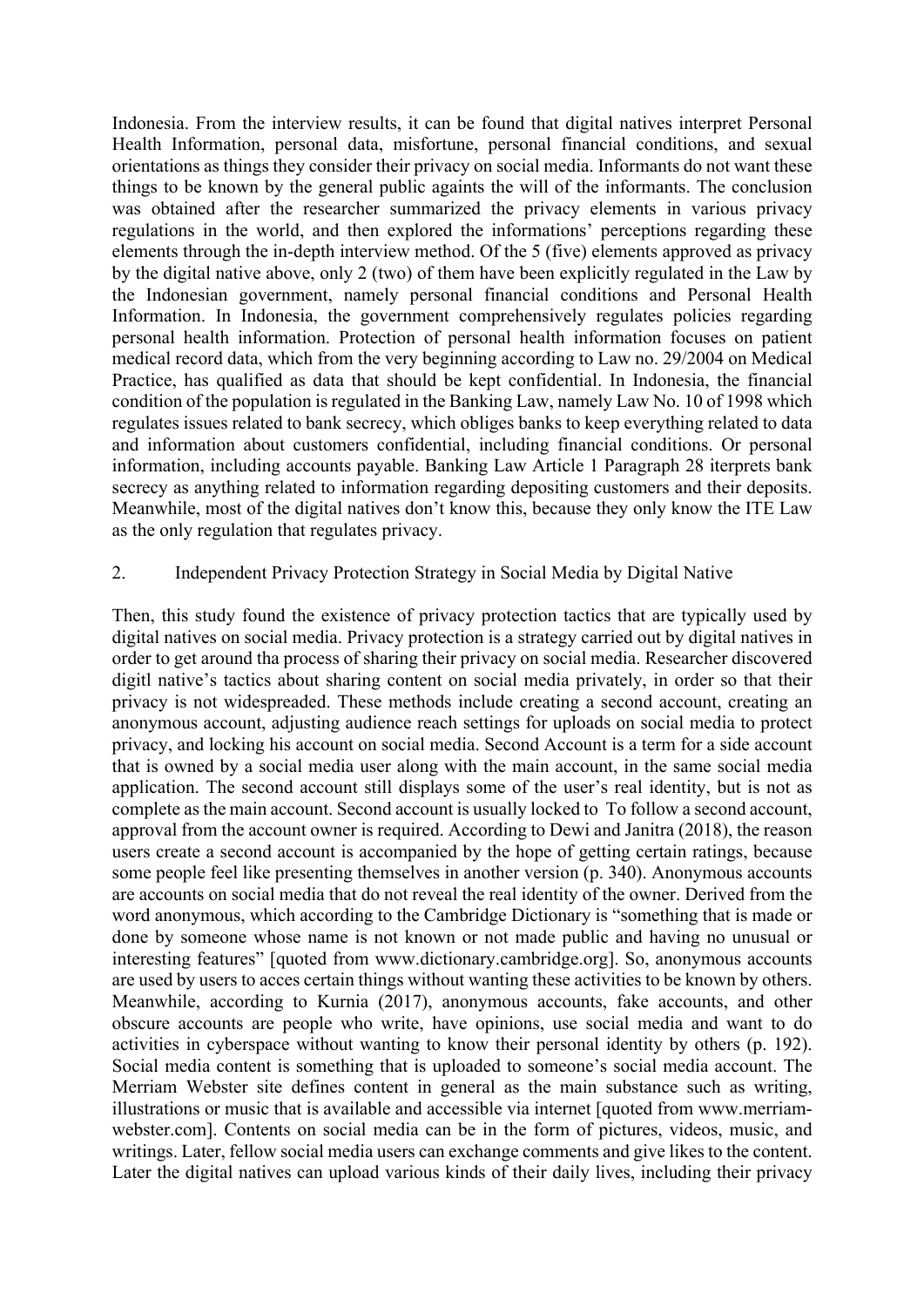through the contents. In this study, researchers captured the fact that digital natives often share their privacy, but with the audiences they have selected. Researchers have again discovered a strategy used by digital natives in order to protect their privacy on social media, namely the use of a locked account feature. This strategy is supported by features in the social media application. If a user locks his account, then the account will not be freely accessible by other users. With locked accounts, digital native can curate anyone who can participate in it. Prospective followers who want to follow an account must request a request first. Only when the request is approved by the account owner, potential followers can become followers of the account. Researchers found a native digital activity carried out in order to protect their privacy regarding old content on social media. Digital native tries to edit legacy content on socil media to suit the current living conditions.

#### 3. Digital Native Opinion Agaainst Violations of Private Data of Social Media Users by External Parties

Researchers will also analyze the privacy disturbances experienced by digital natives n the internet in general, and in social media n particular, and how digital natives respond to this. William L. Prosser in Overbeck (2017) explains four concepts of privacy violations, namely intrusion, disclosure of private facts, and false light (p. 184). According to Sari (2011), these violations are included in the types of violations against the Privacy of Person's Persona (p.21). In addition, there is also a violation of the Privacy of Data About a Person, namely a violation of the privacy of personal data about a person that is collected and used by other people. In this study, researchers found that the informants had experienced three types of violations, namely data leakage on online platforms, misuse of telephone numbers, and cases of False Light violations. In addition to the case of the sale of personal data from users, which is widely known to be carried out by social media Facebook, at the time of writing this research, there was widespread news about the leakage of 91 million data from the e-commerce company Tokopedia. Tokopedia is the largest e-commerce platform from Indonesia, which is engaged in online shop platforms. Meanwhile, the bsence of a digital native initiative to sue or protest to Tokopedia regarding data security also proves that in general, digital native awareness is still low to take this action. They generlly convey that taking the advocay route to protect personal data is a difficult and "complicated" thing to do. One of the cases of privacy violations that often occurs in Indonesia is the terror SMS (Short Message Service) experienced by the owner of a telephone number. SMS terror is in the form of fraud or offers of money loans with certain interext. Generally, victims are terorrized after registering their number with a bank, certain organization, or even shortly after making prepaid registration. In fact, with the obligation to conduct prepaid registration before using a telephone number, the Ministry of Communication and Information (Kominfo) hopes to reduce fraud cases. Reported by Makki (2018), the perpetrators of the fraud were suspected of getting the phone number from individuals who worked for organizations that had lots of contact with clients' personal data [quoted from www.cnnindonesia.com]. Responding to this, in this study it can be concluded that digital native is aware or understands that misuse of telephone numbers is a violatoin of privacy. However, all of the informants did not care about this because the informants did not feel that they had received direct threats in the real world even the informants tended to rarely use the SMS application on their cellphones. And also there are no precautions from digital natives against the dangers of miuse of phone numbers. Next, there is also a type of violation in the form of False Light. According to Kenneth (2013), False Light is a violation of privacy caused by improper publication (quoted in Sari, 2011, p. 20). The RT informant who was a college artist had experienced this, namely that he was placed in an incorrect description.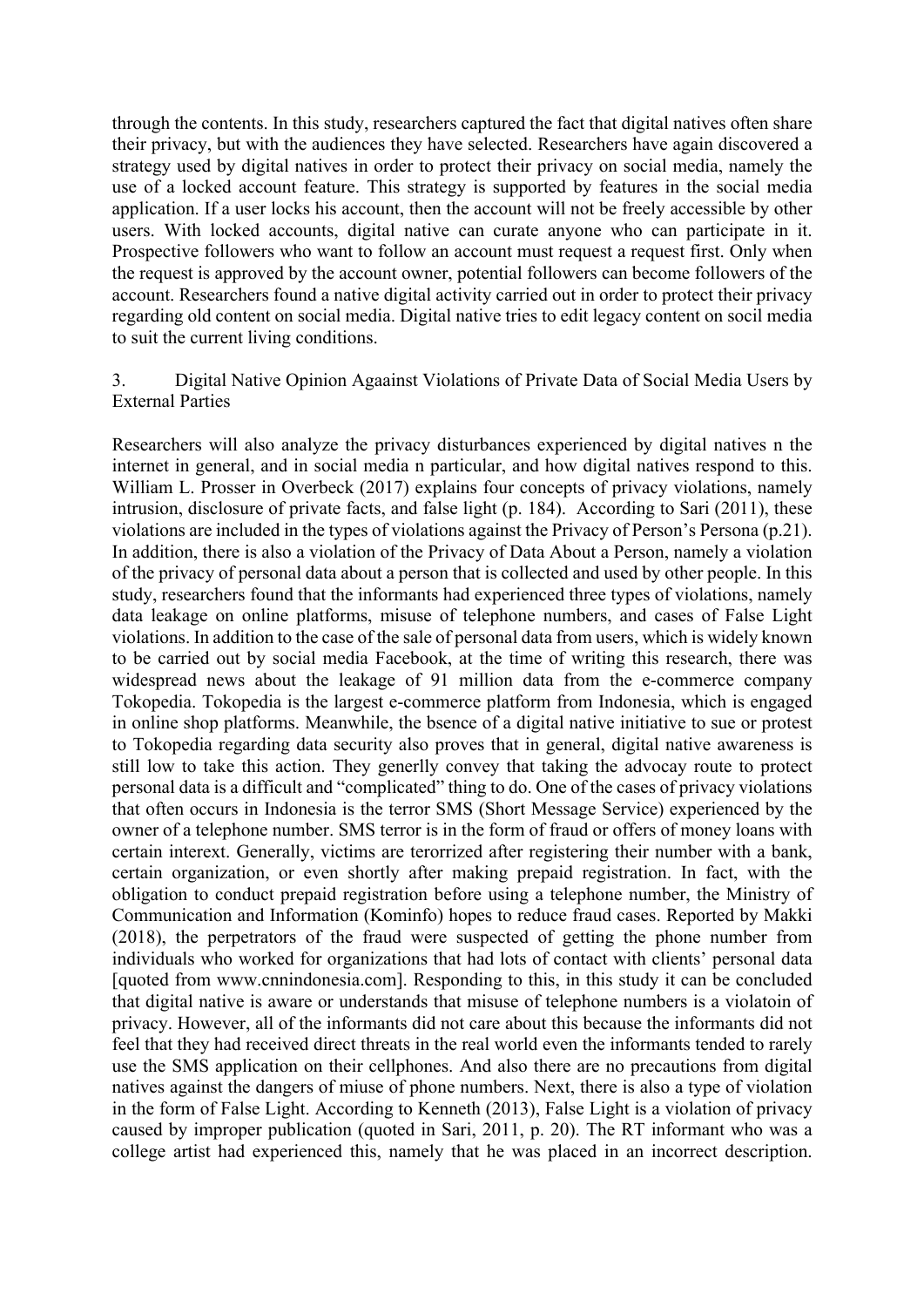Publications that confuse people's views of someone are a form of privacy violation (Sari 2011, p. 20).

4. Digital Native Opinion About Direction of Government Policy Regarding Privacy Issues in Indonesia

Then, the researchers asked their opinion on the privacy regulations in Indonesia. They generally answered that the government, especially the Ministry of Communication and Information, tended to be lacking in efforts to promote or socialize the prevailing regulations. The researcher concluded that the informants only know the ITE Law as the only regulation regarding privacy in Indonesia, and do not know further about the details of the articles in it. Informants also have suspicions about the ITE Law which is often problematic. They know this from several news on the internet about victims of the ITE Law. In the perspective of political communication, according to Sidharta in Sudjana (2016), the state as a law enforcer should carry out legal education and civilization which is generally aimed at all people (p. 127). This includes increasing the use of more modern communication media in the implementation of legal counseling that can support the acceleration of the dissemination, knowledge, understanding and appreciation of the law (Sudjana, 2016, p. 127). Concrete steps, such as immediately passing the personal Data Bill (RUU), also need to be taken by the government, given that technology is increasingly sophisticated and citizens are also growing. Given that not only Europe, currently other countries such as Australia, South Korea, Thailand, and Brazil also have regulations similar to the GDPR [quoted from www.theconversations.com]. In addition, researchers found that there is a habit of digital natives not to read privacy policies when they want to log into certain accounts on a social media platform. All of the informants said that they immediately pressed the button "I have read and understand the existing privacy policy", whithout actually reading it. In fact, it is through this option that the personal data of social media users is at stake. There needs to be socialization from the government regarding this matter, regarding the procedures for protecting personal data on social media.

# **Conclusion**

Through this research it is known that informants interpret Personal Health Information, personal data, misfortune, personal data, personal financial condition, and sexual orientation as things they consider their privacy on social media. Informants do not want these things to be known by the general public againts the will of the informants. The conclusion was obtained adter the researcher summarized the privacy elements in various privacy regulations in the world, and then explored the informants' perceptions regarding these elements through the indepth interview method. Of the 5 (five) elements approved as privacy by the digital native above, only 2 (two) of them have been explicitly regulated in the Law by the Indonesian government, namely personal financial conditions and Personal Health Information.

Both are regulated separately through two legal products, namely the Banking Law No. 10 of 1998 and Law No. 26 of 2009 concerning Health. In both laws, there are points that require banks or health care agencies to protect banking data and health care patients, but they do not explicitly regulate its distribution on the internet. So the researchers conclude that an integrated legal umbrella is needed which can explicitly define and regulate data / information that is considered privacy by internet users, and is able to protect if at any time the user's privacy is misused.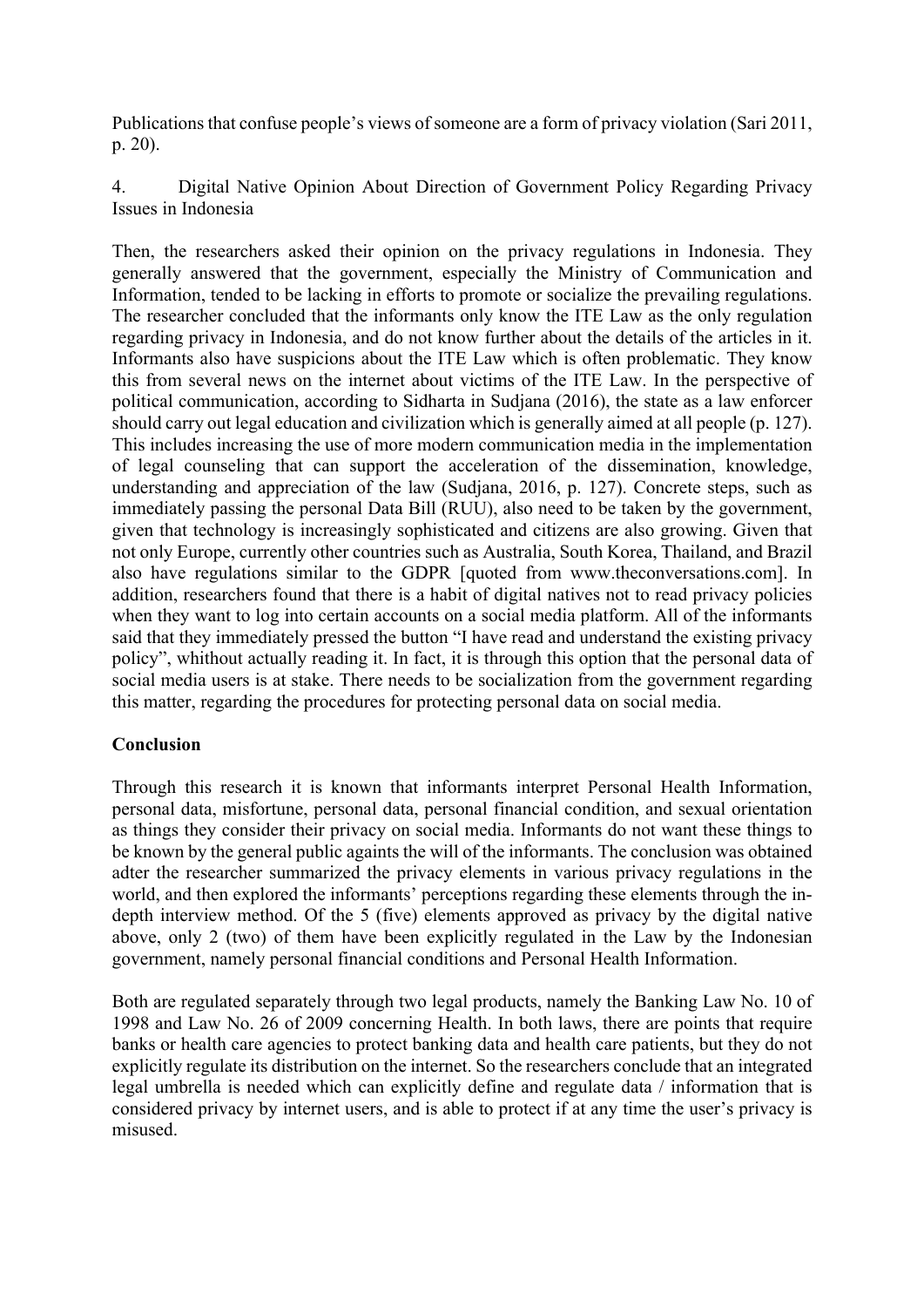In this study, researchers found that educational background, occupation, place of residence, and age affect how informants engage in social media activities. The informant's life background forms a mindse that influences how they build their self-image on social media. Digital natives who have worked tend to try to be more careful in expressing themselves on social media, so that their work clients will look well. Meanwhile, informants who are still in school or college age and are not currently working tend to use social media as a means of expressing themselves properly in front of their social evirontment, whithout any encouragement to look good in front of cliets / colleagues.

Then the researcher found a similarity among all informants, namely, in the use of social media, all informants were equally trying to manage their privacy as best as possible. Informants carry out several unique activities to protect their privacy on social media independently. This is supported by a number of features provided in social media, such as; an account locking feature, a feature that allows to sort out content audiences, as well as a feature that allows editing old content on social media. The informants took full advantage of these features which were shown in several activities. Researchers define this activity as an independent privacy protection strategy on social media.

These strategies include creating a Second Account, creating an anonymous account, using the Locked Account feature and setting audience reach settings on uploads on social media as an effort to protect privacy, as well as editing legacy content on social media. Examples are informant Nisa who still shows her misfortune in the close friend feature, RT informant who uses an anonymous account to watch pornographic content on Twitter – so that her friends don't know her on the main account – and informant Ahmad who hides activities related to gay sexual orientation which is stigmatized by the community in the close friend feature.

This is in accordance with the Rapoport in Prabowo (1998) which defines the concept of privacy as the ability to manage interactions, the ability to obtain choices and the ability to achieve the desired interaction (p. 27). Referring to this definition, the researcher concludes that informants carry out privacy management in order to create the interactions they want on social media. This management is reflected in the privacy protection strategy independently carried out by informants on social media. Then the researchers managed to collect digital native opinions on the private data breaches of social media users. It is known that there are 3 (three) cases of violations that have been experienced directly by the informants. These cases include data leakage on Tokopedia e-commerce, cases of misuse of telephone numbers, and cases of False Light.

In the case oof data leakage from Tokopedia e-commerce users, the researcher found that the opinion of the informants tended to vary. Informants who are younger (17-18 years) tend to ignore cases of data leakage, and do not take special steps to avoid misuse of their data. Unlike an informant who has an urban background and has more knowledge about the importance of protecting personal data, namely the RT informant, who immediately carried out preventive activities by changing his password on social media, for security. There is also the opinion of informant Zzyafra who does not care at all if the data is leaked on the internet, as long as she can still get the benefit from the internet service provider, which in this case is the transaction through the Tokopedia account. This is consistent with research conducted by Woo (2006) that most of the internet users tend to voluntarily risk their privacy as long as they get some material compensation (p. 952).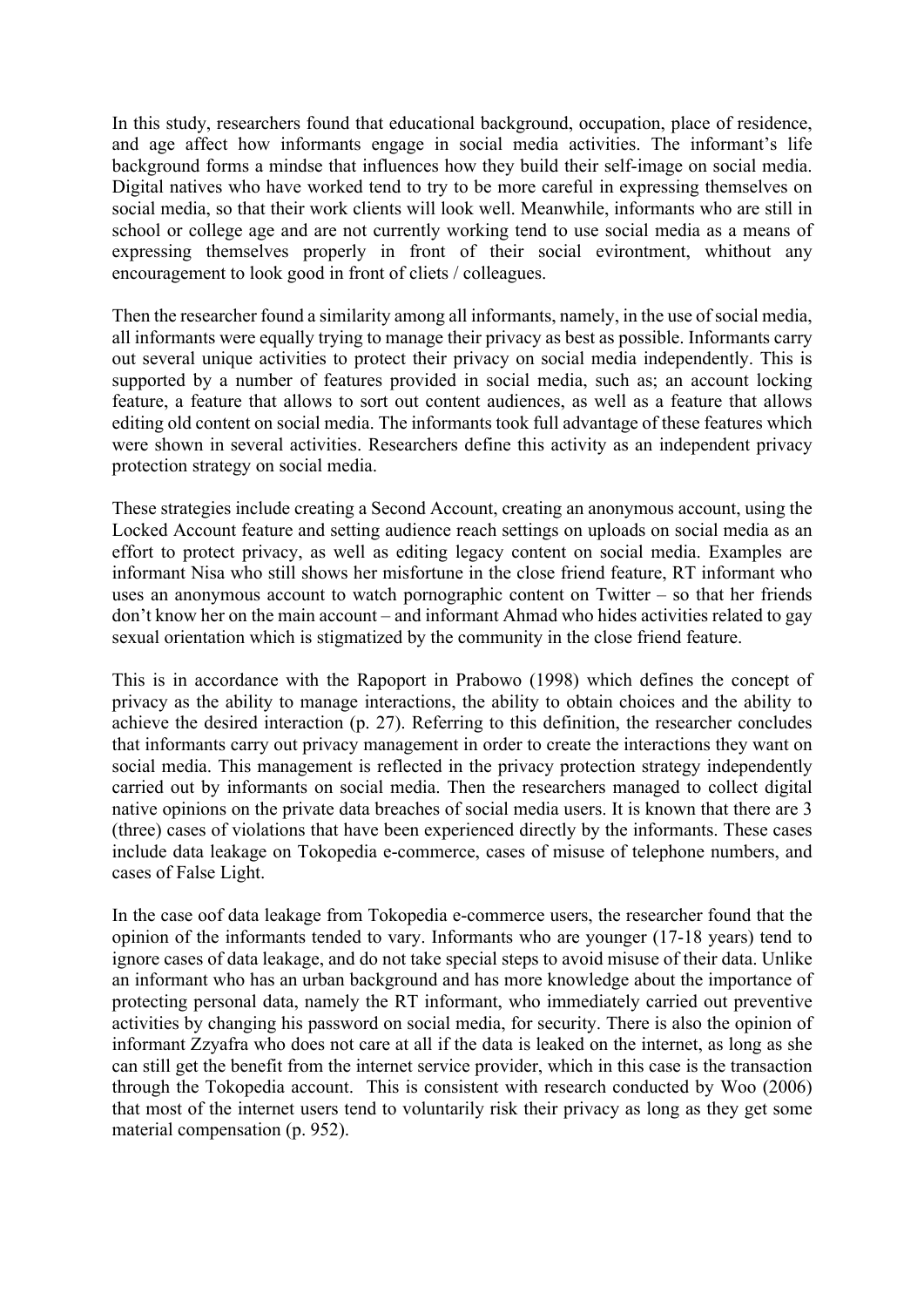In response to the leakage of telephone number data, which led to the SMS terror case and fraudulent telephone calls, all informants agreed that this did not worry them. The informant argues that as long as the informant is not deceived and loses money in the real world, there is no need to report the case to the authorities. Meanwhile, in the case of false light that befell the RT informant, the researcher found that the RT informant had resolved the case well. He contacted the online media that published false news about him, and asked that the news be deleted. The RT informant did not use Article 26 paragraph (3) and (4) Law Number 19 Year 2016, because apart from not knowing about the article, he also did not want the case to be more complicated. The informant's opinion led the researcher to the conclusion that digital native informants tended to underestimate the security of their personal data spread on the internet. Even though they consider personal data as privacy, they tend to be lazy to secure it or do advocacy regarding data protection in the realm of law.

This research also summarizes the opinions of informants regarding the direction of privacyrelated policies in Indonesia. The resercher found that the majority of informants understood the ITE Law as a legal product that has so far been used by the government to regulate privacy. Informants tend not to know other public policies, apart from the ITE Law. Researchers also found a tendency that informants were suspicious or dissatisfied with the performance of the ITE Law. This is strengthened by the opinion of RT informants who think that the ITE Law is a tool used by the government to attack citizens who convey criticism. Meanwhile, the FD informant wants the government to conduct socialization related to laws that regulate privacy, so that their insights regarding privacy regulation can increase.

Researchers suggest that the government optimize the use of more modern communication media in the implementation of legal education in order to support the acceleration of the spread, knowledge, understanding and appreciation of the law (Sudjana, 2016, p. 127). The researcher also advised the government to immediately pass the Personal Data Bill, given that technology is increasingly sophisticated and the number of citizens using internet continues to grow, as well as the number of recent cases that threaten the privacy of the wider community that occur on the internet, especially social media. If the discourse on the Personal Data Bill is successfully passed by including a clear definition regarding the limits of the user's personal data, while establishing a reliable protection mechanism, then there will be a bright spot in the intricacies of protecting the privacy of the Indonesian people, especially in the sphere of the internet.